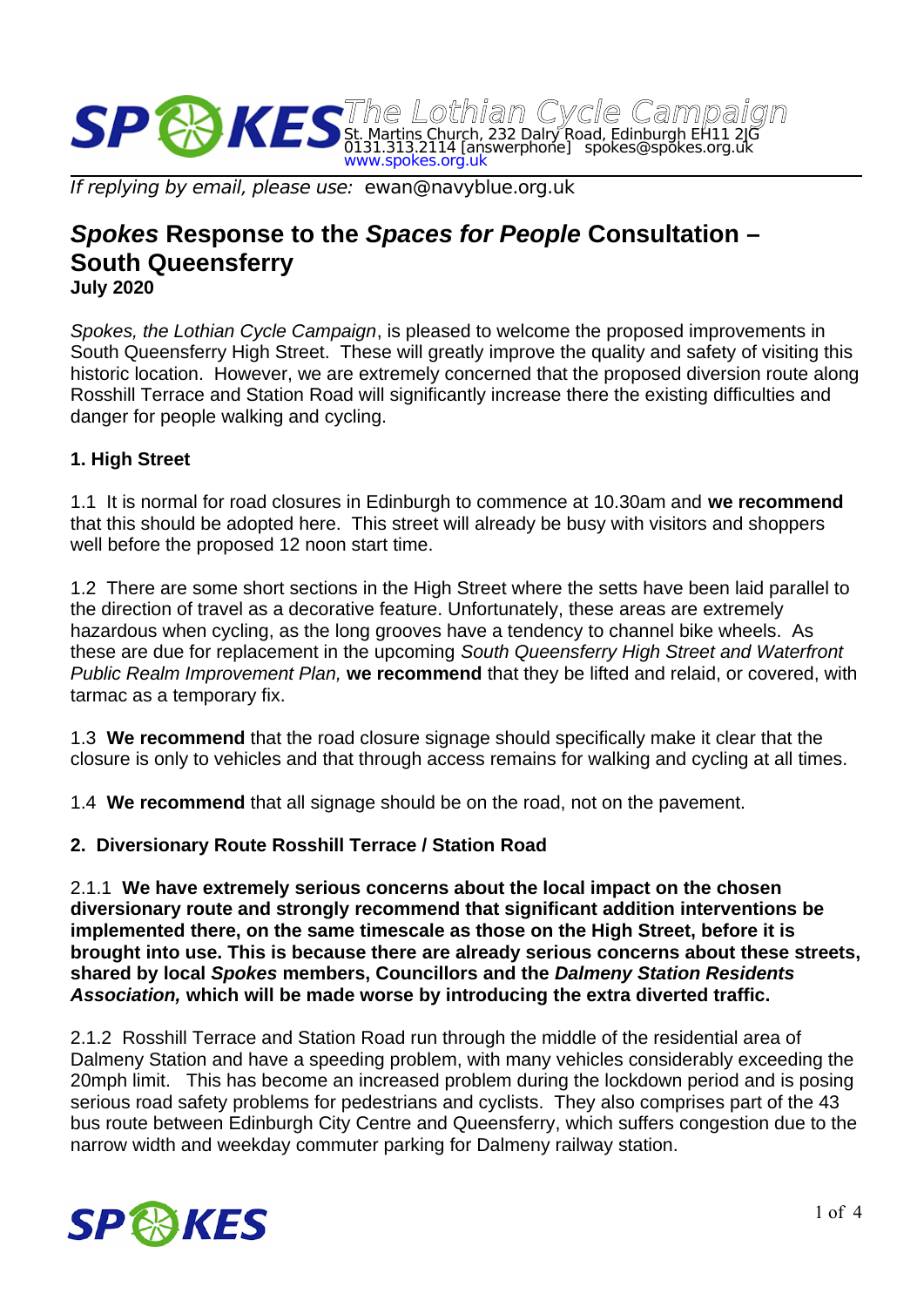2.1.3 The road safety problems which were already evident here have become more serious due to the need to maintain physical distancing as a result of the pandemic. Due to the very narrow width of the pavement (less than 1m), pedestrians must venture on to the road to ensure safe physical distancing when passing. This results in people emerging from between parked cars and coming into conflict with motor vehicles and cyclists.

*My concerns about this situation were considerably amplified by an incident at the beginning of May 2020 when an elderly gentleman, attempting to provide me with adequate space to pass safely was almost hit by a car travelling at what we estimated to be around 50mph. Comment by local Spokes member*

A high number of elderly residents take access between facilities in Queensferry and their homes along this narrow footway. Accordingly. measures to increase pedestrian space to permit safe-passing will be required.

2.1.4 In addition, it is of particular concern that this is a key walking and cycling route for the pupils of :

- Queensferry High School
- Queensferry Primary School and Nursery
- St Margaret's Primary School
- Dalmeny Primary School (pupils walking and cycling to Dalmeny Primary School access the cycle-footpath at the steps at the east end of Rosshill Terrace)

2.1.4.1 Currently, very few children cycle to the three Queensferry schools along Station Road, probably due to the perceived road safety issues, particularly at busy drop off/pick up times, although many children do walk to school. Traffic congestion is already a problem at drop off/pick-up times and this will be likely to considerably increase as the entrance for the new replacement High School, which will open for the first time this August, has been moved from Ashburnham Road on to Station Road. The additional congestion will certainly add to overall road safety issues for pedestrians and cyclists during the afternoon pick-up period and we recommend that restrictions on parking and drop-off are introduced outside the schools; particularly the High School.

2.1.4.2 Part of the catchment area of Dalmeny Primary School includes the eastern end of Station Road and pupils have to cross and/or walk or cycle along Rosshill Terrace to reach the cycle-footpath access at the east end of Rosshill Terrace, which then provides a direct off-road link to Dalmeny Primary School, around ½ mile to the south. A high proportion of children access Dalmeny Primary School this way by cycle and walking rather than car and it would be very unfortunate if this declined due to safety issues arising from increased traffic on Rosshill Terrace.

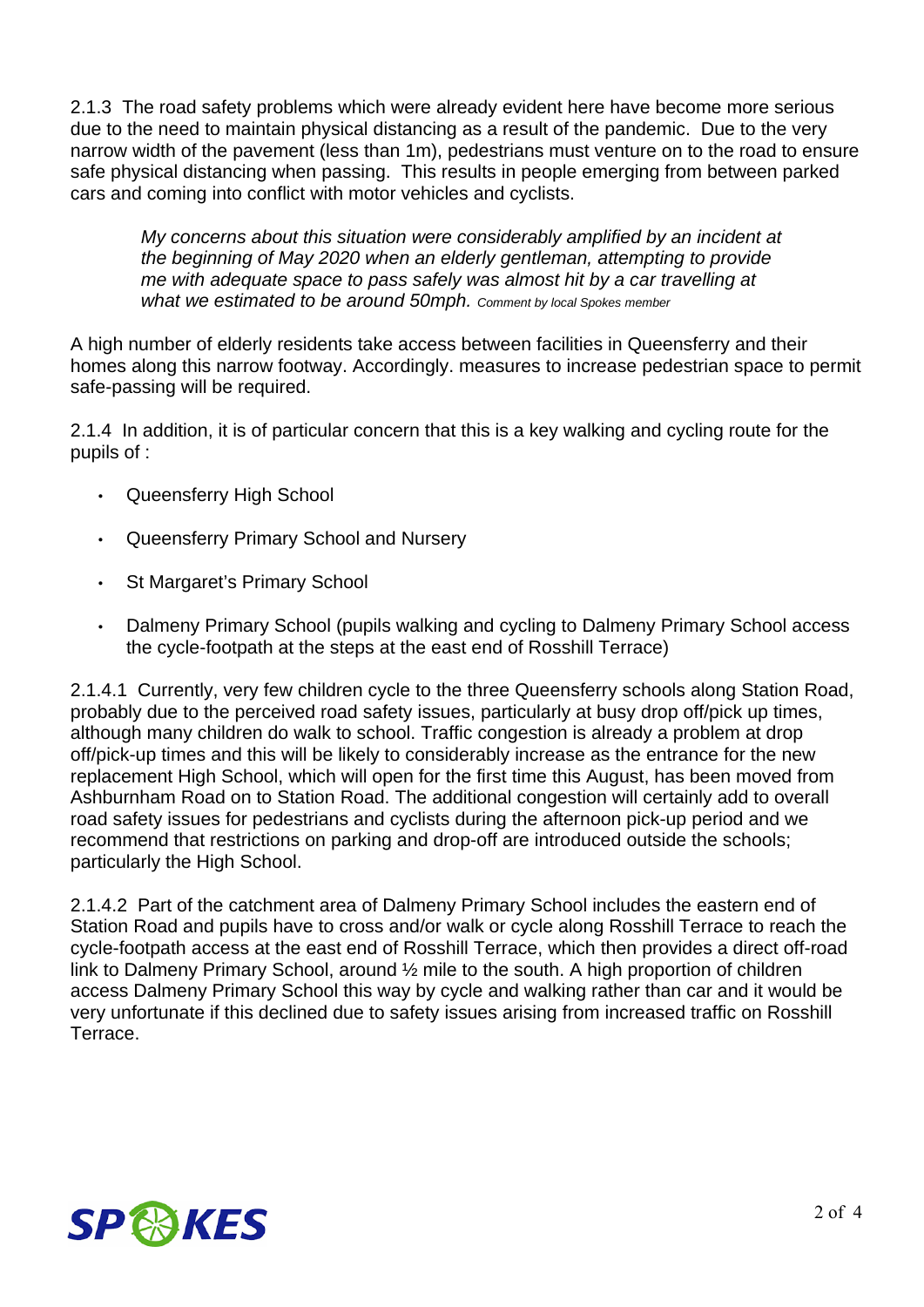# **2.2 Background to Existing Concerns**

2.2.1 Following submission of a petition to the Council regarding road safety on Rosshill Terrace co-ordinated by *Dalmeny Station Residents Association* in June 2018, the Area Transport Manager confirmed that **the road is recognised as a problem street** and the Council **agreed to install a speed table** at the junction of Rosshill Terrace and Forth Terrace "in the first weeks" of the 2019 school summer holidays. The installation was then delayed until autumn 2019, and then again until spring 2020. As a consequence of these repeated delays, the safety risk to cyclists and pedestrians remains high on Rosshill Terrace.

2.2.2 The Council had also promised the Residents Association that HGVs would be banned from using Rosshill Terrace / Station Road as a through route at the same time as the speed table was offered.

2.2.3 Although not articulated in the recent *Queensferry and Kirkliston Traffic and Active Travel Study*, the accompanying report to the *Transport and Environment Committee* in December 2019 noted that the survey data for the Study found **"a significant change in route choices following the opening of the Queensferry Crossing"**. The report notes that with the closure of the Echline Junction, the majority of journeys into and out of Queensferry now make use of residential streets. **Displacement of traffic from the A90 to Station Road/Rosshill Terrace,**  further exacerbated by residential development at the former *Agilent* site and South Scotstoun, **has resulted in increased traffic congestion and reduced safety for cyclists and pedestrians on this corridor.**

## **2.3 Effect of Extra Diverted Traffic**

2.3.1 The closure of the High Street to through traffic will further increase traffic flows on Station Road/Rosshill Terrace, because it will form the most direct route for traffic entering/leaving Queensferry towards Edinburgh, further exacerbating the existing road safety problems.

2.3.2 Furthermore, the temporary closure of the High Street, as part of the *Spaces for People* initiative, is likely to be continued to enable the planned refurbishment of the High Street, resulting in the diversion continuing for at least two years and possibly longer.

2.3.3 It is therefore urgent that the long-overdue installation of the **previously promised**  measures are carried out in advance of this closure of the High Street to through traffic, to ensure against a further increase in risk to cyclists and pedestrians, which would be entirely contrary to the objectives of the *Spaces for People* initiative.

2.3.4 Whilst there is no locally available alternative to using Station Road as the local diversionary route, measures should be included to discourage its use by longer distance traffic, by giving motorists advance warning of the High Street closure. Accordingly, advance diversionary signage should be introduced to advise motorists of the High Street closure before they leave the A90. The diversionary signage on The Loan should be altered to show: the left turn into Station Road as being for "Hawes Pier and Local Access Only" and a straight on diversionary route sign showing "Edinburgh/A90", to encourage diverted Edinburgh/A90-bound traffic to use The Loan and the A904 instead of Station Road.